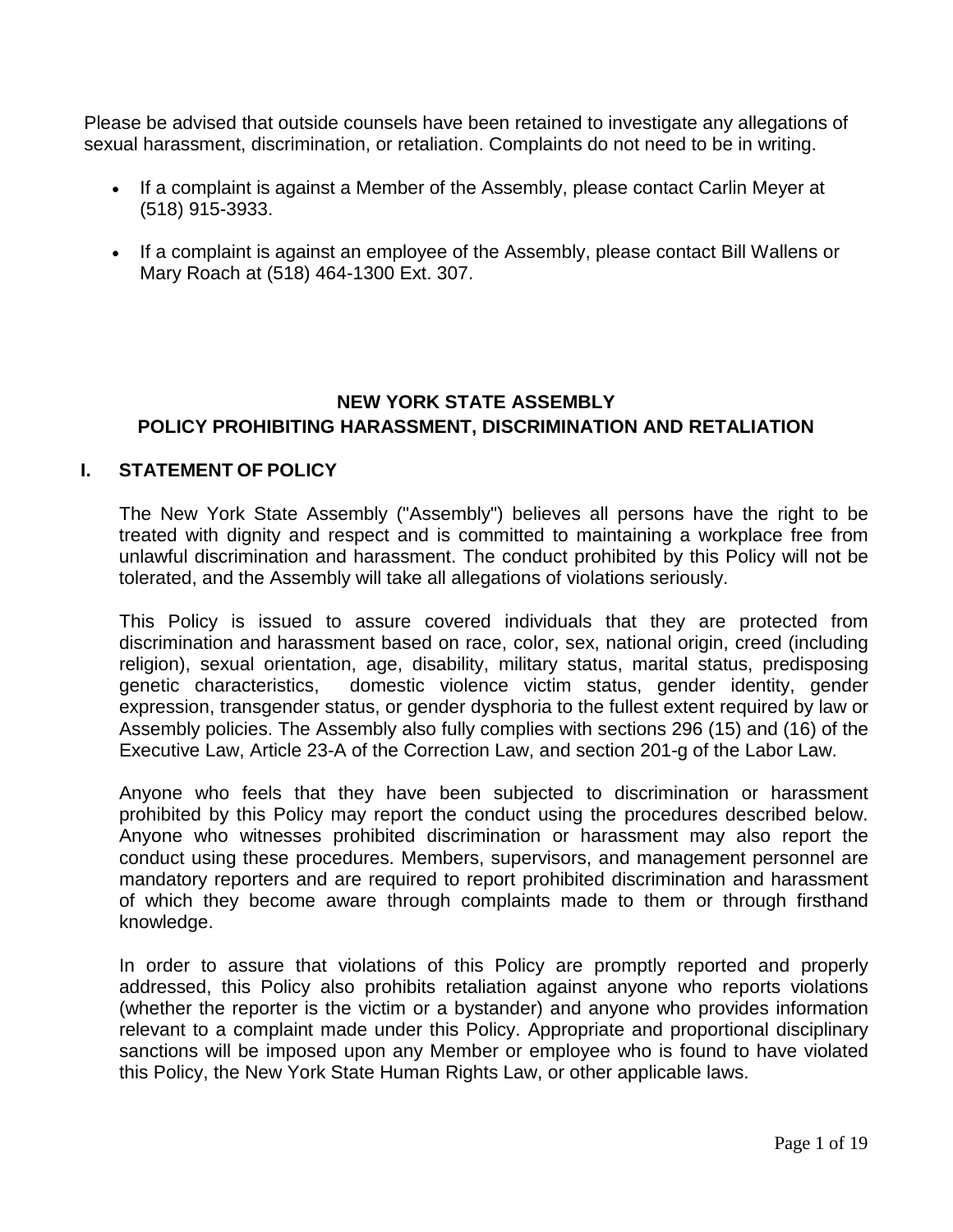# **II. INDIVIDUALS COVERED UNDER THIS POLICY**

This Policy applies to and protects Members of the Assembly, all employees, which for the purposes only of this policy includes interns participating in the Assembly Intern Program, applicants for employment, and certain non-employees (defined as someone providing services in the Assembly workspace but not employed by the Assembly, such as a contractor, subcontractor, vendor, or consultant), regardless of whether the prohibited conduct is engaged in by a Member, supervisor, co-worker, or (in some circumstances) someone not employed by the Assembly, including, but not limited to, lobbyists, outside vendors, Member's constituents, or independent contractors. The Policy covers prohibited discriminatory behavior in the workplace and in certain settings outside the workplace, such as off-premises business meetings, work-related receptions, working meals, business trips, or business-related social events.

## **III. DEFINITIONS OF PROHIBITED HARASSMENT AND DISCRIMINATION**

#### **A. Prohibited Discrimination**

It is a violation of this Policy for covered individuals to be discriminated against because of their race, color, sex, national origin, creed (including religion), age, disability, sexual orientation, military status, marital status, predisposing genetic characteristics, status as a domestic violence victim, gender identity, gender expression, transgender status, or gender dysphoria, and the other protected classes listed in the Statement of Policy (Section I), in the terms and conditions of their employment, including hiring, firing, promotion, assignment, salary, and benefits.

## **B. Prohibited Harassment**

Harassment on the basis of race, color, sex, national origin, creed (including religion), sexual orientation, age, disability, military status, marital status, predisposing genetic characteristics, status as a domestic violence victim, gender identity, gender expression, transgender status, or gender dysphoria (called protected classes) and the other protected classes listed in the Statement of Policy (Section I) violates this Policy.

While people may sometimes make comments or jokes without intending harm or realizing that their conduct is offensive to someone else, those actions can be unwanted and can create a level of discomfort and stress that interferes with the ability of employees to perform their duties. The law and this policy call that situation a hostile work environment. Preventing a hostile work environment requires awareness by everyone at the Assembly of the impact that these actions may have on others.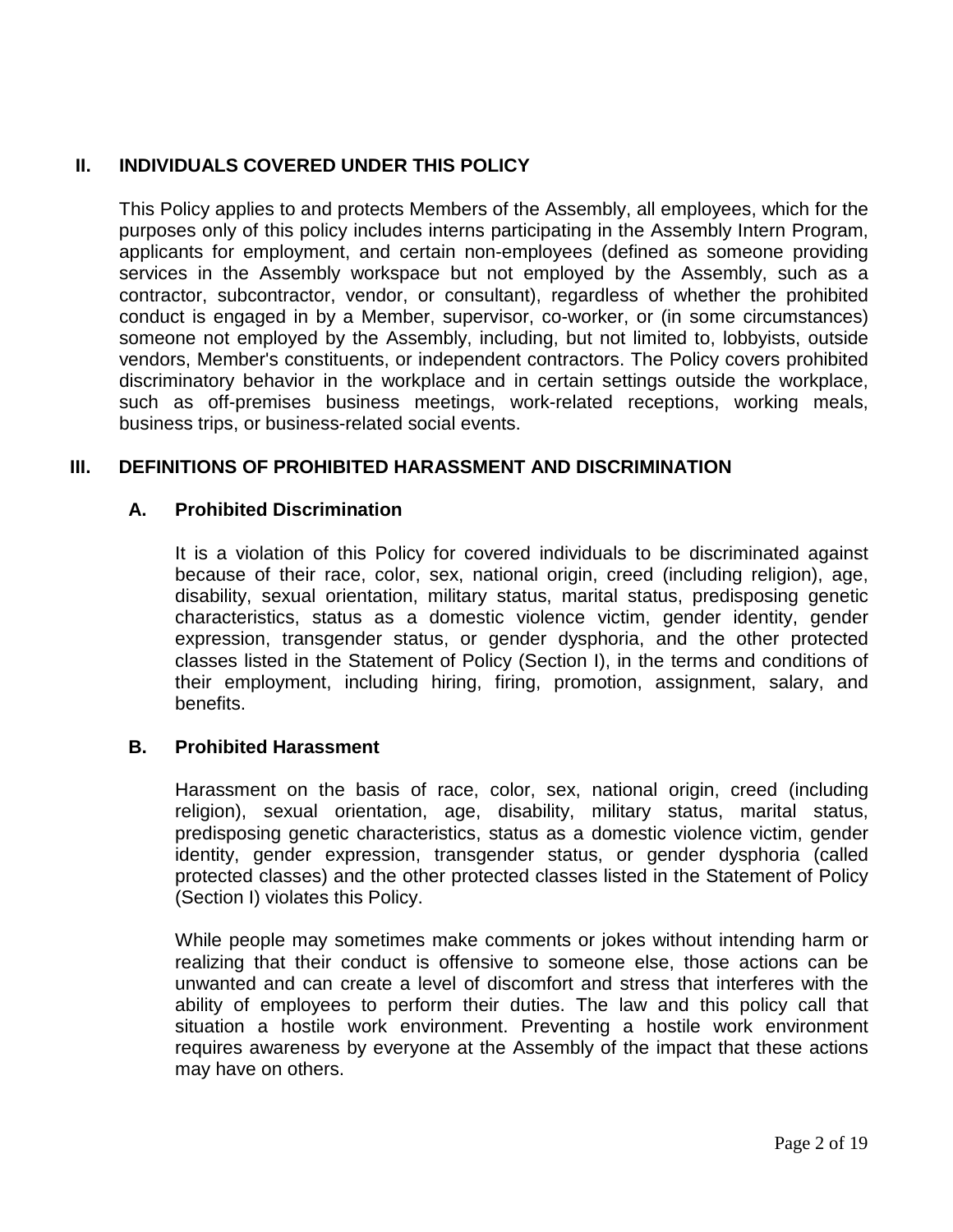#### **1. Sexual Harassment**

Sexual harassment is a form of sex discrimination and is unlawful under federal, state, and (where applicable) local law. Sexual harassment includes harassment on the basis of sex, sexual orientation, gender identity, gender expression, and the status of being transgender.

#### **a. Types of Sexual Harassment**

Sexual harassment can violate this Policy in two different ways. It can take the form of a hostile work environment or it can be quid pro quo sexual harassment.

*Hostile work environment sexual harassment* is described by courts as conduct directed at individuals based on their sex that unreasonably interferes with their work environment, regardless of whether the person or persons intended to offend. The objectionable conduct must also be something that a reasonable person would consider to be offensive and the targeted individual herself or himself considers to be offensive and unwelcome.

*Quid pro quo sexual harassment* occurs when someone with power (to hire, fire, deny a promotion, reassign to significantly different responsibilities, or decide a significant change in benefits) demands a sexual favor and ties the performance of that favor to a tangible action (such as hiring, firing, promotion, or raise). If the employee gives in to that demand, or the employee refuses and the person with power carries out the threat, then quid pro quo sexual harassment has occurred.

Unwelcome sexual advances, requests for sexual favors, and other verbal or physical conduct of a sexual nature constitute sexual harassment when, for example:

(1) submission to such conduct is made either explicitly or implicitly a term or condition of a person's employment;

(2) submission to or rejection of such conduct by a person is used as the basis of employment decisions affecting the person; or

(3) such conduct has the purpose or effect of unreasonably interfering with a person's work performance or creating an intimidating, hostile, or offensive working environment.

Sexual harassment may include a range of subtle and not-so-subtle behaviors and may involve individuals of the same or different gender.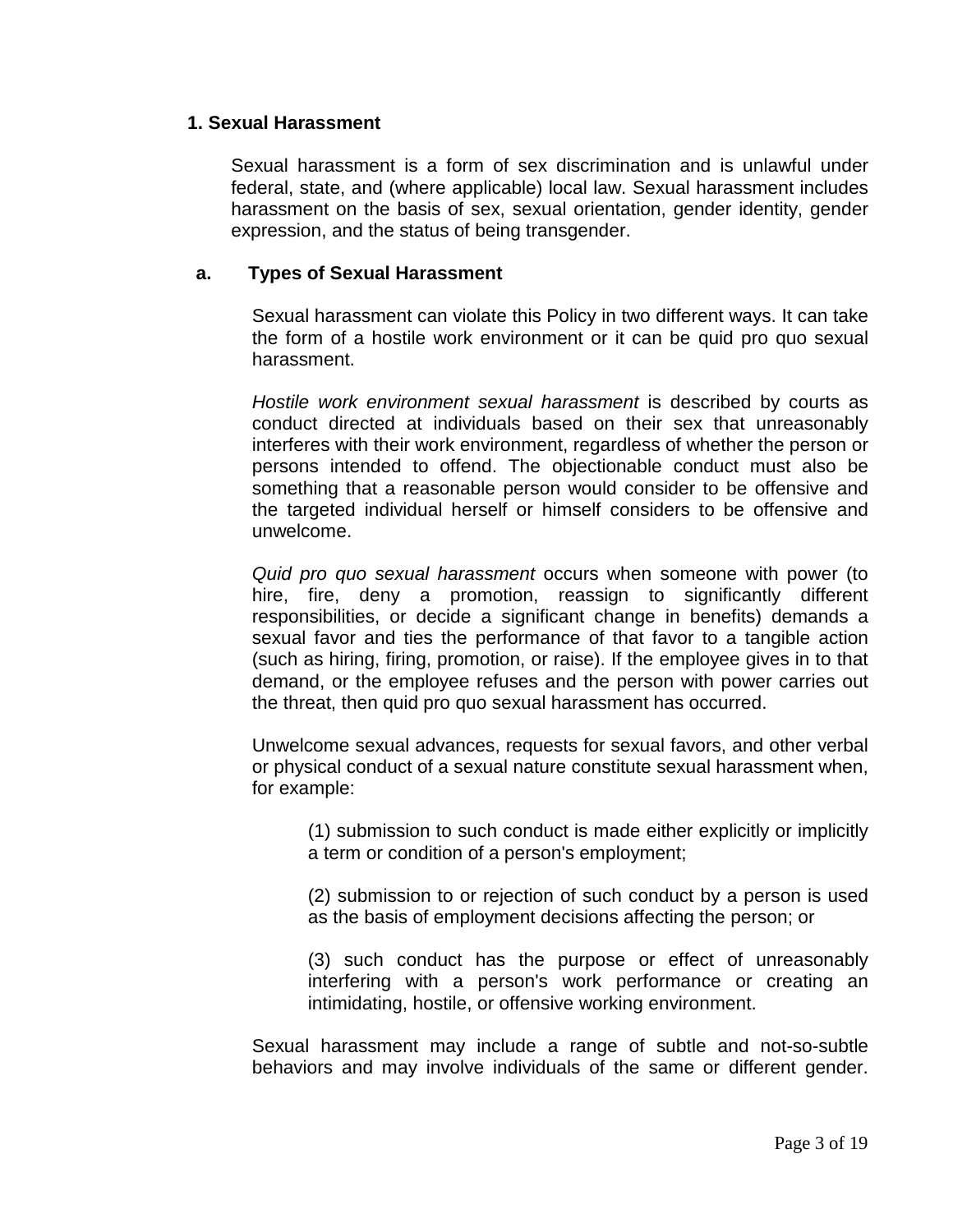While it is not possible to list all circumstances that may constitute sexual harassment, a partial list of unwelcome behavior that may be considered sexual harassment includes:

- Making subtle or direct advances or propositions for sexual favors;
- Using sexual language or epithets;
- Making inappropriate comments about an individual's body or dress;
- Making comments about an individual's sexual prowess or deficiencies;
- Making sexual jokes;
- Engaging in flirtation and/or making sexual innuendos;
- Leering, making "elevator eyes," whistling, or making catcalls;
- Touching, which may include brushing against the body, squeezing, rubbing, hugging, massaging, patting, or other intentional or unintentional physical conduct that is sexual in nature;
- Uttering sexually suggestive insults or obscene comments;
- Subtle or obvious pressure for unwelcome sexual activities;
- Making sexual gestures;
- Coercing sexual acts;
- Displaying sexually revealing or derogatory pictures, posters, or cartoons;
- Circulating, whether in print or in electronic form, literature, games, or communications (for example, articles, magazines, or emails) of a sexual nature;
- **Asking questions about sexual activities;**
- Suggesting or demanding sexual favors in exchange for promotions, continued employment, or promises of the same;
- Physical assaults of a sexual nature (*e.g.*, rape, sexual battery, molestation, or attempt to commit such acts, which may also constitute crimes); and
- Persistently seeking non-work-related social interaction and failing to cease such activity after the person pursued has said that they wish the pursuer to stop. (Such pursuit constitutes harassment even if the person initially agreed to engage in such social activity.)

These behaviors may constitute sexual harassment whether communicated in person or in electronic or other form, including social media sites, tweets, and the like, and whether or not anonymously. It is important to be mindful that the climate surrounding sexual harassment is constantly evolving and comments or behaviors that were previously considered acceptable may no longer be considered acceptable. Individuals should be aware of the current environment and recognize changing attitudes toward what constitutes offensive conduct in the workplace.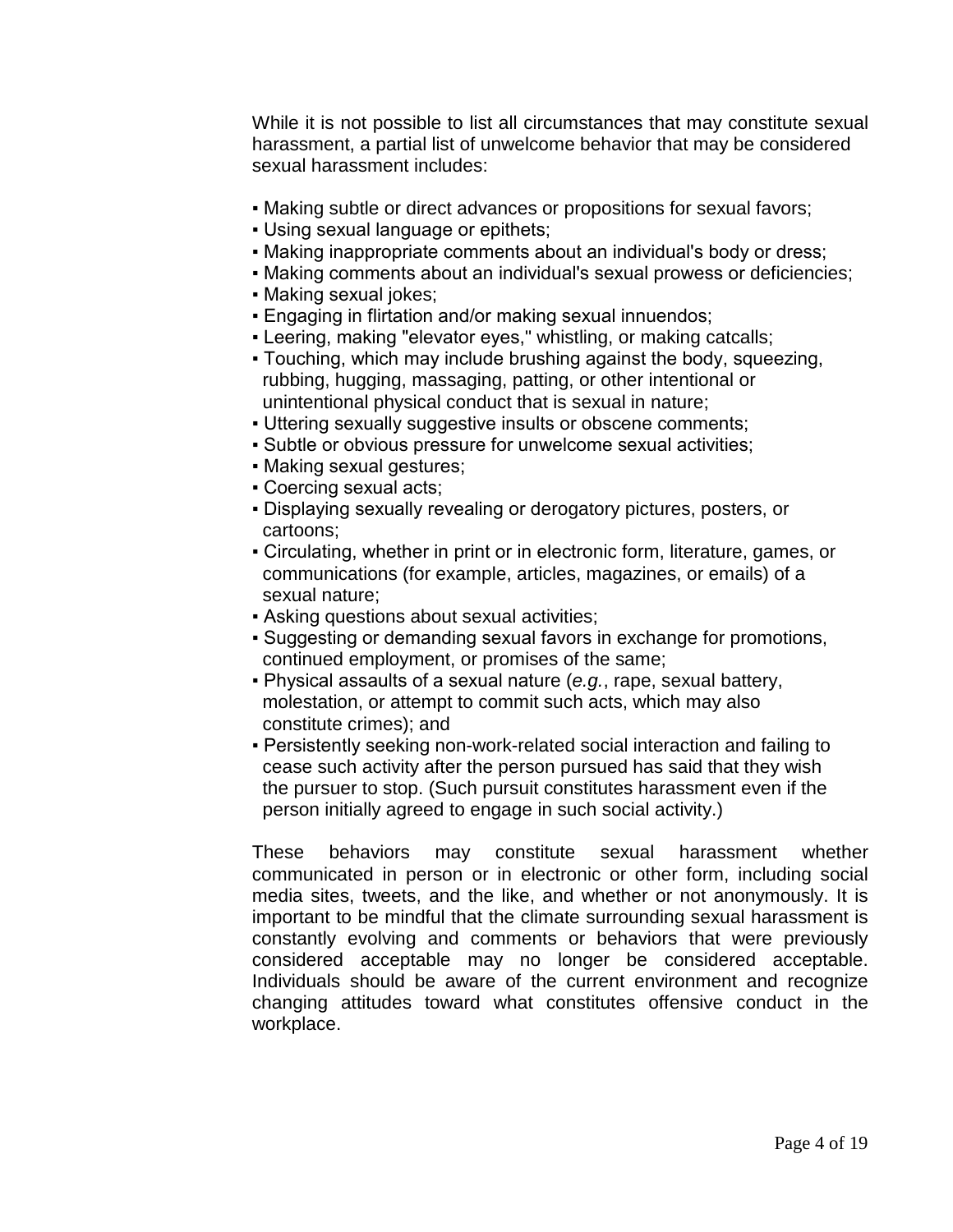## **b. Targets of Sexual Harassment**

Sexual harassment can occur between any individuals, regardless of their sex or gender. New York law protects employees (including paid interns), non-employees (including independent contractors), and those employed by companies contracting to provide services in the workplace. A perpetrator of sexual harassment can be a superior, a subordinate, a coworker, or anyone in the workplace including an independent contractor, contract worker, vendor, client, customer, or visitor.

## **2. Other Forms of Prohibited Harassment**

Harassment directed at individuals based on race, national origin, creed (including religion), sex, age, disability, sexual orientation, and the other protected classes listed above may also create an unlawful hostile work environment that violates this Policy. This type of hostile work environment is created by verbal or physical conduct that denigrates (puts down or mocks) or shows hostility to or dislike of a person because of his or her protected class or the protected class of that person's relatives, friends, or associates, and that:

- 1. creates an intimidating, hostile, or offensive work environment;
- 2. unreasonably interferes with an individual's work performance; or
- 3. otherwise adversely affects an individual's employment opportunities.

Harassment consistently targeted at one sex, even if the content is not sexual, may create a hostile work environment based on sex. This is called gender-based or sex-based harassment. For example, if a woman or man is subjected to repeated remarks that belittle her or him and those remarks are made because of the person's gender, that conduct may constitute unlawful harassment based on gender – as opposed to sexual harassment. Examples of such harassment are remarks such as:

- male directors of communication are superior to females because males are "natural leaders;"
- women are not emotionally capable of handling certain jobs;
- women's hormones interfere with handling work matters in a professional manner;
- women make better negotiators than men because they are better listeners; or
- it is risky to put women in a key position, because they are apt to take maternity leaves and time off to care for sick children.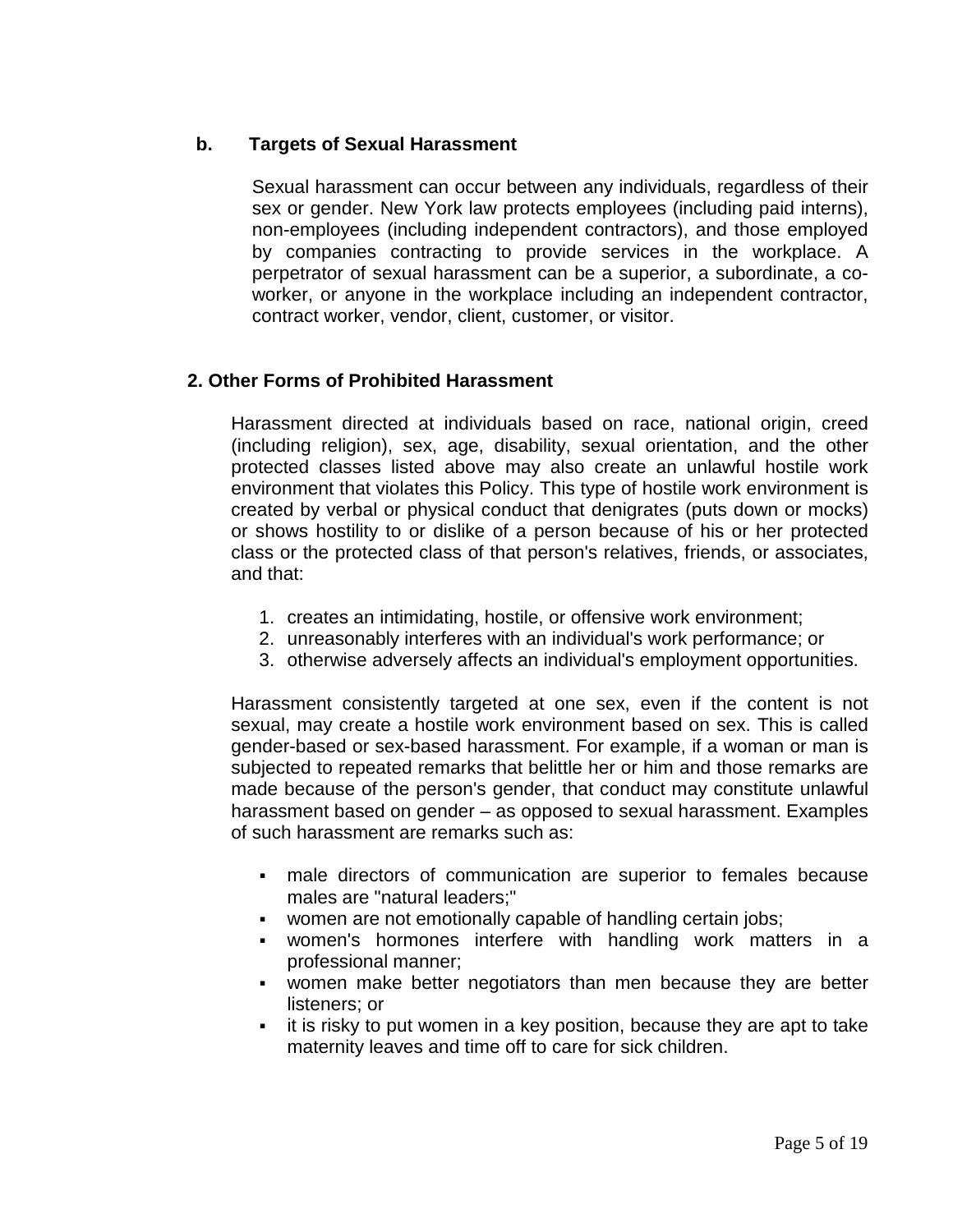Similarly, repeated comments of a racist nature or demeaning to people of another protected class violate the policy and may create an illegal hostile environment. Examples include, but are not limited to:

- Referring to individuals using racially, ethnically, or religiously offensive terms;
- Displaying pictures or artifacts that are commonly understood to be threatening, such as KKK hoods or nooses or swastikas or SS bolts, in ways that are likely to be interpreted as threats;
- Gossiping or speculating about individuals' sexuality or gender identity, or outing them to others against their will;
- Knowingly and intentionally or repeatedly refusing to refer to individuals by their preferred name or pronouns; or
- Ridiculing individuals or using degrading language based on their physical, mental, or psychological abilities.

# **3. Prohibited Third Party Harassment**

Harassment by non-employee and non-Member third parties such as lobbyists, constituents, or outside delivery staff can be a violation of the Policy. Any third party harassment should be reported to the Employee's supervisor, who is mandated to report violations of the Policy under Section V (D). If the matter is not addressed to the Employee's satisfaction, the Employee may make a complaint using the complaint process set forth in Section VI. Upon report of harassment by third parties, the Assembly will take all reasonable steps within its power to stop or prevent the continuation of this conduct.

Prohibited discrimination or harassment, whether based on sex or another protected category, is not limited to the physical workplace itself. It may occur while covered individuals are traveling for business or at Assemblysponsored events or parties. Calls, texts, emails, and other communications by social media by covered individuals may constitute unlawful workplace discrimination or harassment, even if they occur away from the workplace premises or not during work hours.

## **IV. PROTECTION AGAINST RETALIATION**

This Policy prohibits retaliation against an individual who, in good faith, opposes or reports harassment or discrimination that she or he reasonably believes violates this Policy, or who provides information in connection with a complaint. Retaliation will be treated with the same strict discipline with which the Assembly treats prohibited harassment or discrimination. Retaliation should be reported in the same manner as harassment and will be handled in a similar fashion.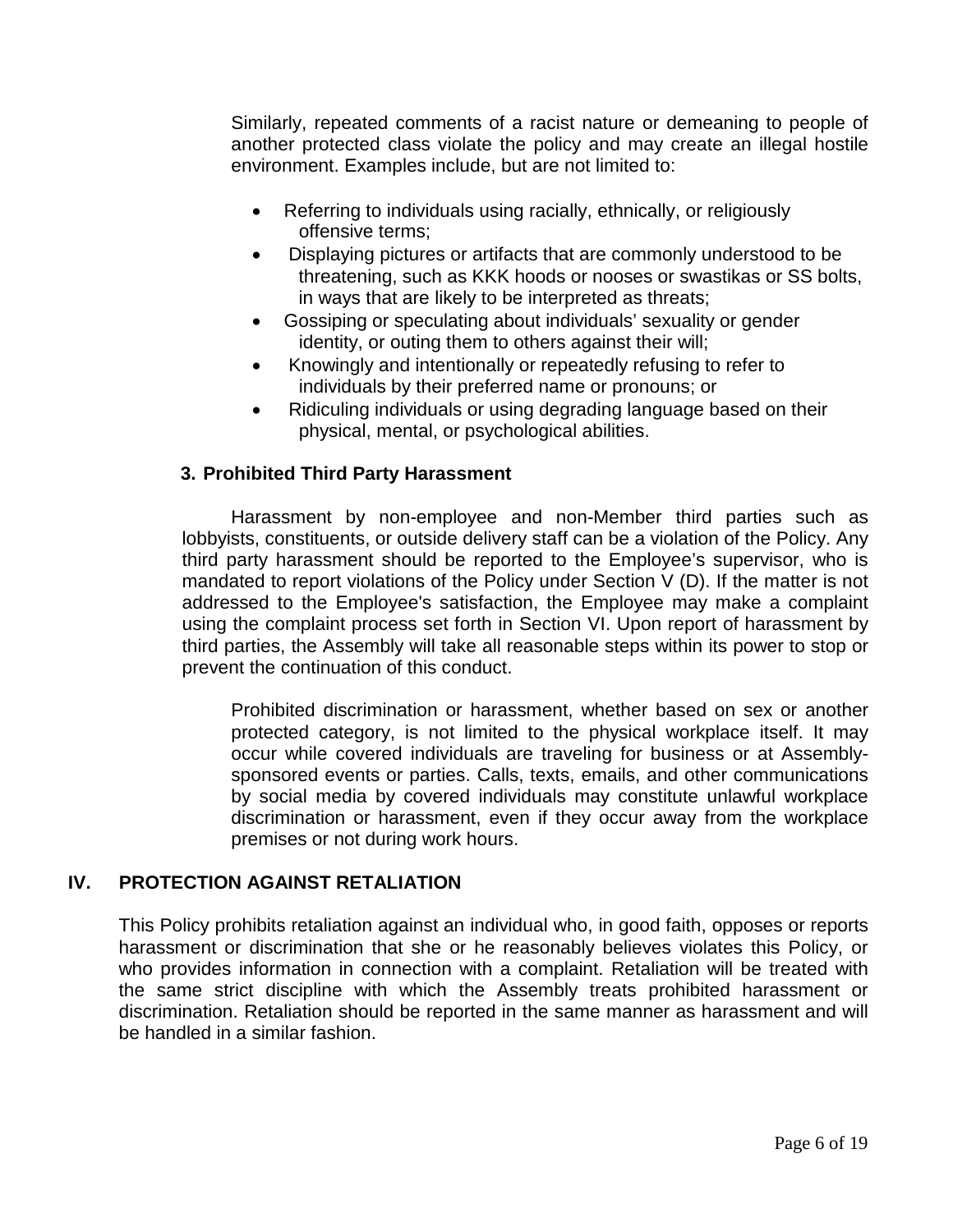Upon receiving a complaint against an employee (as discussed below), the Director of Human Resources, in coordination with the Minority Director of Administration and Personnel when appropriate, shall develop a written plan to prevent retaliation against the complaining party and witnesses and take reasonable steps to implement the plan. Notice of the plan will be communicated to the person making the complaint, the accused, the direct supervisor of both the complainant and the accused, and anyone with a need to know. The notice will include the contents of the plan, the policy against retaliation, and the serious consequences that would result from retaliation.

Upon receiving a complaint against a Member (as discussed below), the Chair of the Assembly Standing Committee on Ethics and Guidance (Ethics Committee) shall develop a written plan to prevent retaliation against the complaining party and witnesses and take reasonable steps to implement the plan. In developing such plan, the Chair shall, to the extent practicable, consult with the Members of the Committee. Notice of the plan will be communicated to the person making the complaint, the alleged harasser, the Minority Director of Administration and Personnel when appropriate, and anyone with a need to know. The notice will include the contents of the plan, the policy against retaliation, and the serious consequences that would result from retaliation.

## **V. REPORTING DISCRIMINATION OR HARASSMENT – COMPLAINT PROCEDURE**

All Members of the Assembly, supervisors, and managers have the responsibility to report all incidents of discrimination or harassment, regardless of the offender's identity or position. The Assembly encourages all employees to do the same. The Assembly's procedures are designed to help people feel free to discuss any concerns they have about discrimination or harassment with someone in a position to do something about them. This Policy also requires that employees' and interns' complaints be listened to and treated respectfully. The Assembly will investigate all complaints of Policy violations. If a complaint is found to have merit, the Assembly will respond with appropriate and proportionate action.

All information will be handled with the highest degree of confidentiality possible under all circumstances, recognizing that there are circumstances where complete confidentiality may not be possible.

# **A. Self-Help**

Sometimes a person engaging in offensive conduct is unaware that his or her behavior is unwelcome. The Assembly supports employees (including interns) who inform offenders, in a professional manner, that their behavior is unwelcome and request that they immediately stop. This message can be spoken or in writing. Anyone who chooses this method will have the full support of the Assembly, and retaliation by anyone receiving such a message will be treated as a violation of this Policy. If efforts at self-help do not work and the offending behavior continues, then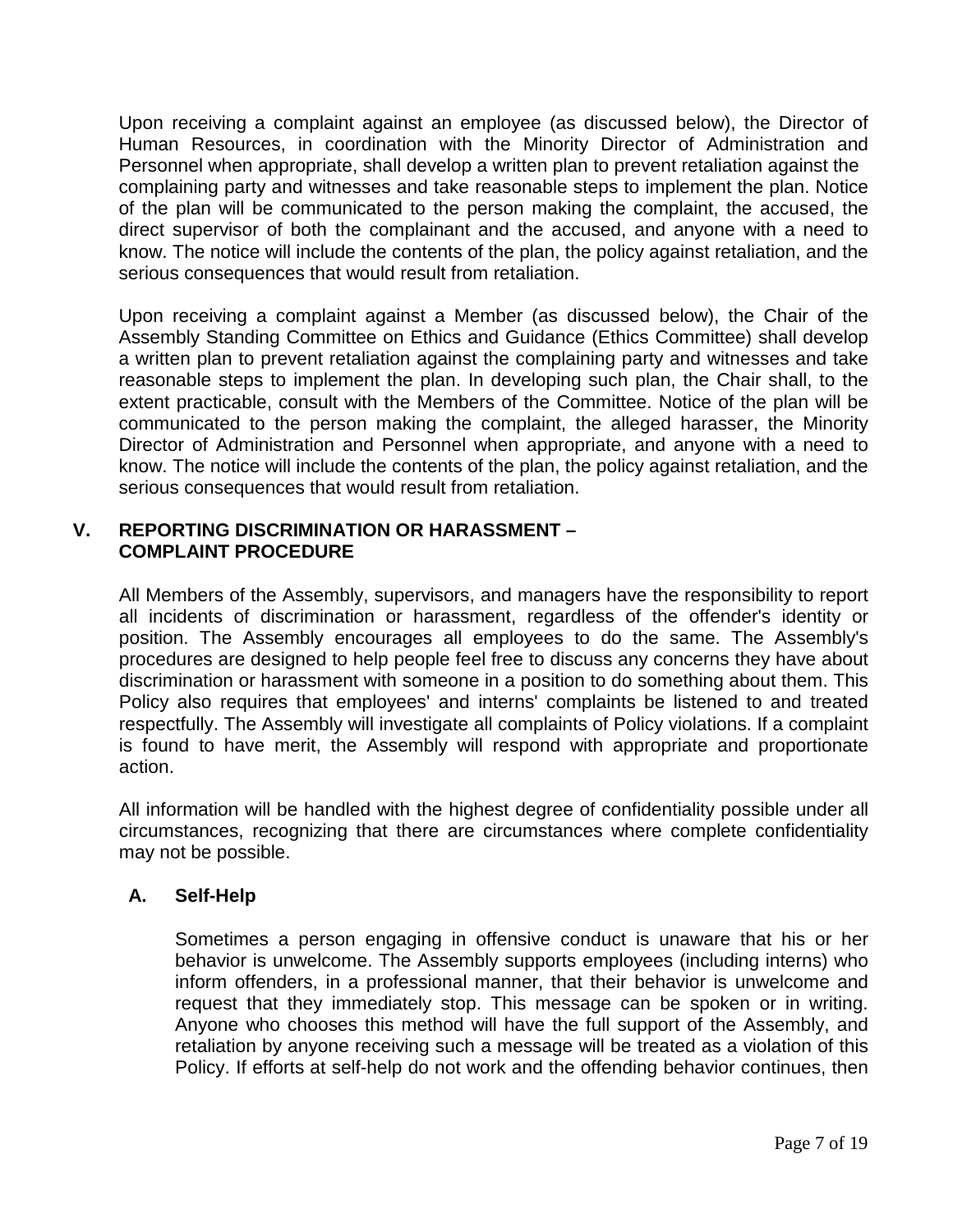the employee (including an intern) should promptly make a complaint using the procedures discussed below.

It is *not necessary to attempt self-help*. An employee (including an intern) should never attempt self-help if he or she feels physically threatened or otherwise uncomfortable. In order for the appropriate authorities to be aware of harassment, discrimination, or retaliation, an employee should report as described below. An employee (including an intern) may utilize any of the following reporting mechanisms in order to apprise the Assembly of harassment, discrimination, or retaliation.

## **B. Reporting Policy Violations Committed by an Employee (not a Member)**

Any employee or intern who believes that an employee (not a Member) is engaging in behavior that violates this Policy (whether toward the employee or someone else) may report that conduct to either (1) the Director of Human Resources at (518) 455- 4001 or (2) lawyers who have been retained by the Assembly to handle these matters; contact information for members and staff is posted both on the Assembly website as well as on the first page of this Policy.

#### **C. Reporting Policy Violations Committed by a Member**

Any employee who believes that a Member is engaging in behavior that violates this Policy (whether toward the employee or someone else) is expected to report that conduct to either (1) the Chair or Ranking Minority Member of the Assembly Standing Committee on Ethics and Guidance, who shall promptly advise the other of the existence of such complaint; or (2) Counsel to the Standing Committee on Ethics and Guidance; contact information is posted on the Assembly website for members and staff as well as on the first page of this Policy. When reporting by telephone, callers should leave a private phone number and brief message if they wish to be contacted.

#### **D. Mandatory Reporters**

All Assembly Members, managers, and supervisors who, through complaints made to them or through firsthand knowledge, become aware of conduct that may violate this Policy regardless of whether the conduct is committed by Members or employees, must report the conduct with due speed, even if the apparent victim does not wish to make a complaint or asks that the information be kept confidential. The failure of a Member, manager, or supervisor to timely report a potential violation of this policy may be grounds for disciplinary action against the Member, manager, or supervisor.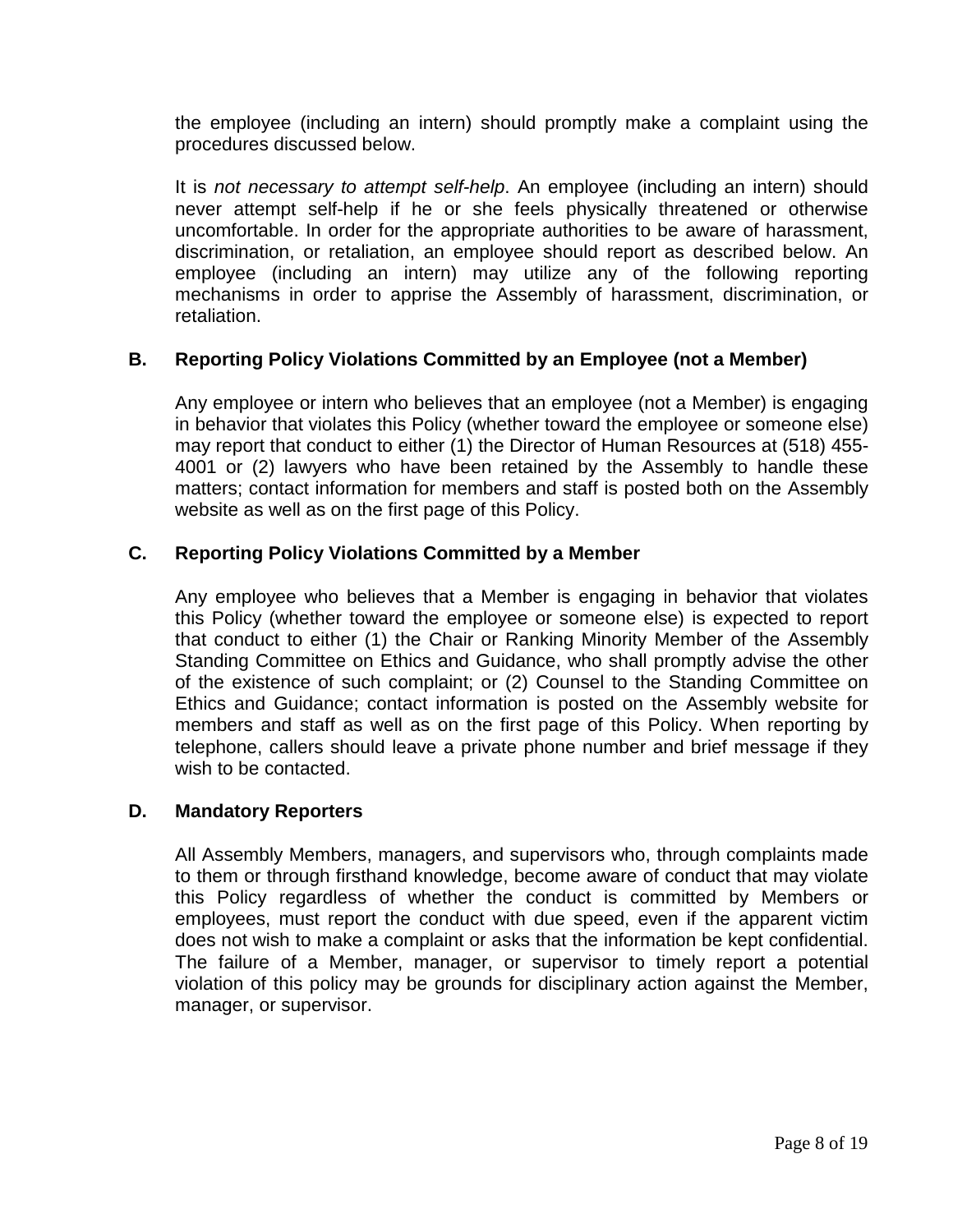## **E. Timeliness in Reporting**

The Assembly expects employees, interns, and Members to promptly report complaints so that it can take prompt and constructive action. Early reporting and intervention are the most effective methods of addressing Policy violations. Violations that occurred more than three years before the date of reporting will not be investigated, nor will evidence of those violations be considered against a current alleged offender, unless they constitute crimes or violations for which the relevant statute of limitation has not yet run, or the behavior has been continuous (even if intermittent) and at least some of it has occurred within the prior three years.

#### **F. Form**

A standard complaint form for submission of a written complaint is attached to this Policy and may also be obtained on the Assembly's website. Individuals may use this form or report orally as set forth above.

#### **G. Other Forums**

Employees (including interns) and non-employees who believe they have been a victim of prohibited discrimination or harassment may also seek assistance in other available forums, as outlined in Section XII on Legal Protections and External Remedies below.

## **VI. INVESTIGATIONS, DETERMINATIONS, AND APPEALS WHEN COMPLAINT IS AGAINST AN EMPLOYEE (NON-MEMBER)**

#### **A. Investigation**

If the complaint is against an employee, the investigation shall be conducted by lawyers who have been retained by the Assembly to handle these matters. The investigation will be completed in a timely manner after receipt of the complaint or as soon as practicable thereafter. If an investigation reasonably cannot be completed within 30 days, then the investigator shall make an interim report to the Director of Human Resources, and, when appropriate, the Minority Director of Administration and Personnel, regarding the status of the investigation and setting forth any reason for the delay. The outside lawyers will conduct an investigation, which shall be confidential to the extent reasonably possible, and will submit a confidential report to the Director of Human Resources with their findings, conclusions, and recommendations. After the witnesses have been interviewed, the outside lawyers will provide to the accused a written general summary of the evidence provided by the complaining party, which shall provide sufficient information to allow the accused employee to respond effectively but shall not reveal the identity of witnesses unless, in the discretion of the Director of Human Resources, the circumstances so warrant.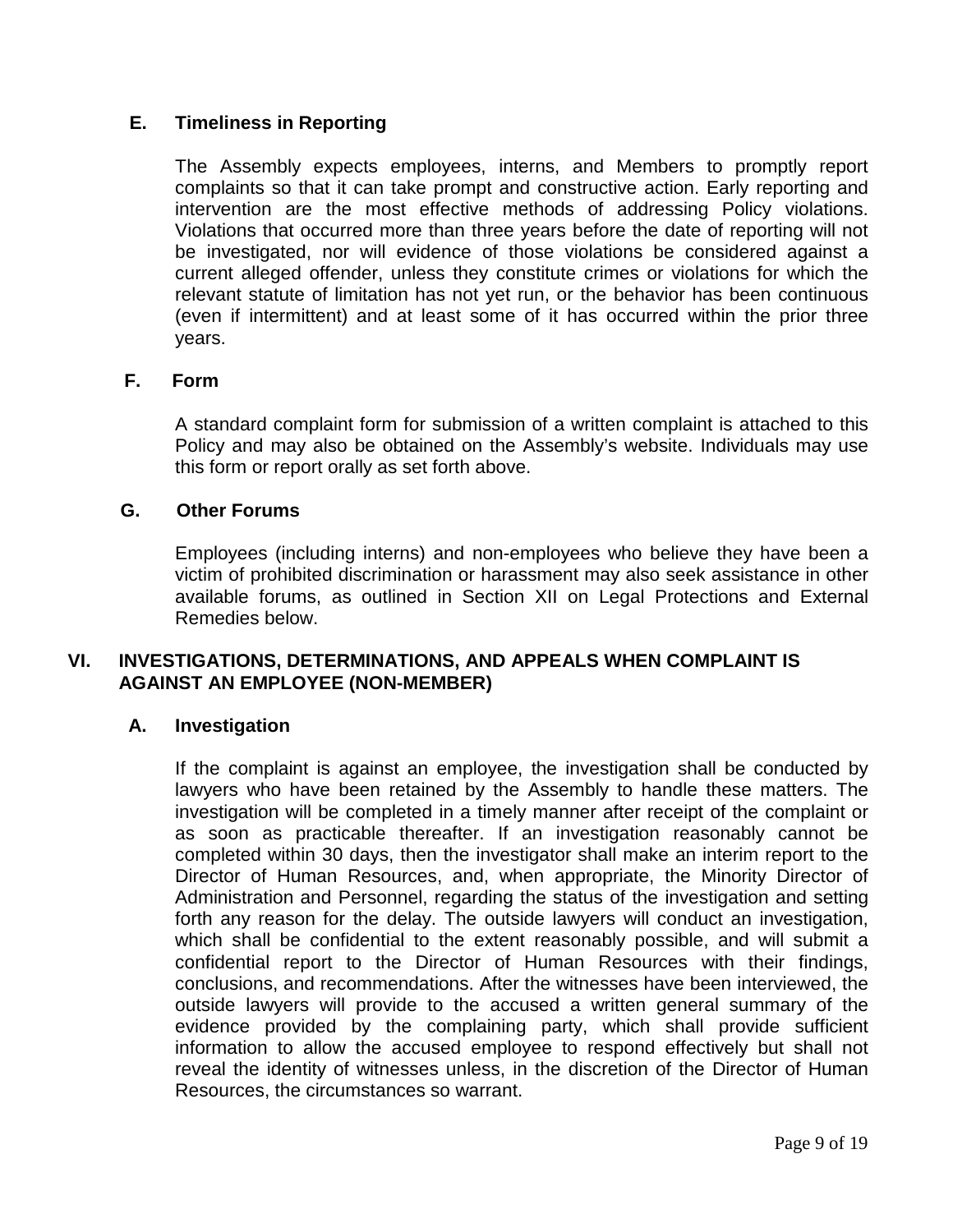The accused employee shall have the opportunity to provide a response, either orally or in writing. The accused employee shall have no other right of access to the information gathered by the outside lawyers, except as required by law.

Any employee (including an intern) may be required to cooperate as needed with an investigation of alleged discrimination or harassment.

#### **B. Determination by Director of Human Resources**

The Director of Human Resources will make the final determination after considering the investigation report and any other evidence brought to her or his attention. The final determination shall be made within 30 days of the Director of Human Resources' receipt of the investigation report. It shall be in writing, shall indicate whether there was a violation of the policy, and shall specify any discipline to be carried out. The finding will be placed in the file maintained by Human Resources for the person accused.

If the Director of Human Resources determines that conduct prohibited under this Policy has occurred, she or he will report that determination to the offending party's immediate supervisor, Member, and, when appropriate, the Minority Director of Administration and Personnel, along with the recommended discipline to be imposed. The Member or supervisor shall promptly carry out the discipline and confirm to the Director of Human Resources, in writing, that she or he has done so. The confirmation will also be placed in the file maintained by Human Resources for the person accused. Discipline may include, without limitation, any or all of the following: oral warning, written warning, required attendance at additional harassment prevention training, required attendance at counseling, transfer, suspension with or without pay, discharge, and/or any other actions that the Director of Human Resources, in his or her sole discretion, determines to be appropriate under the circumstances.

#### **C. Notice**

Copies of the written determination shall be mailed, by certified mail, to the complainant at her or his last known home address and the employee against whom the complaint was made at her or his last known home address. Copies of the written determination shall be delivered personally to the Speaker, and, as appropriate, the Minority Leader of the Assembly and the Minority Director of Administration and Personnel.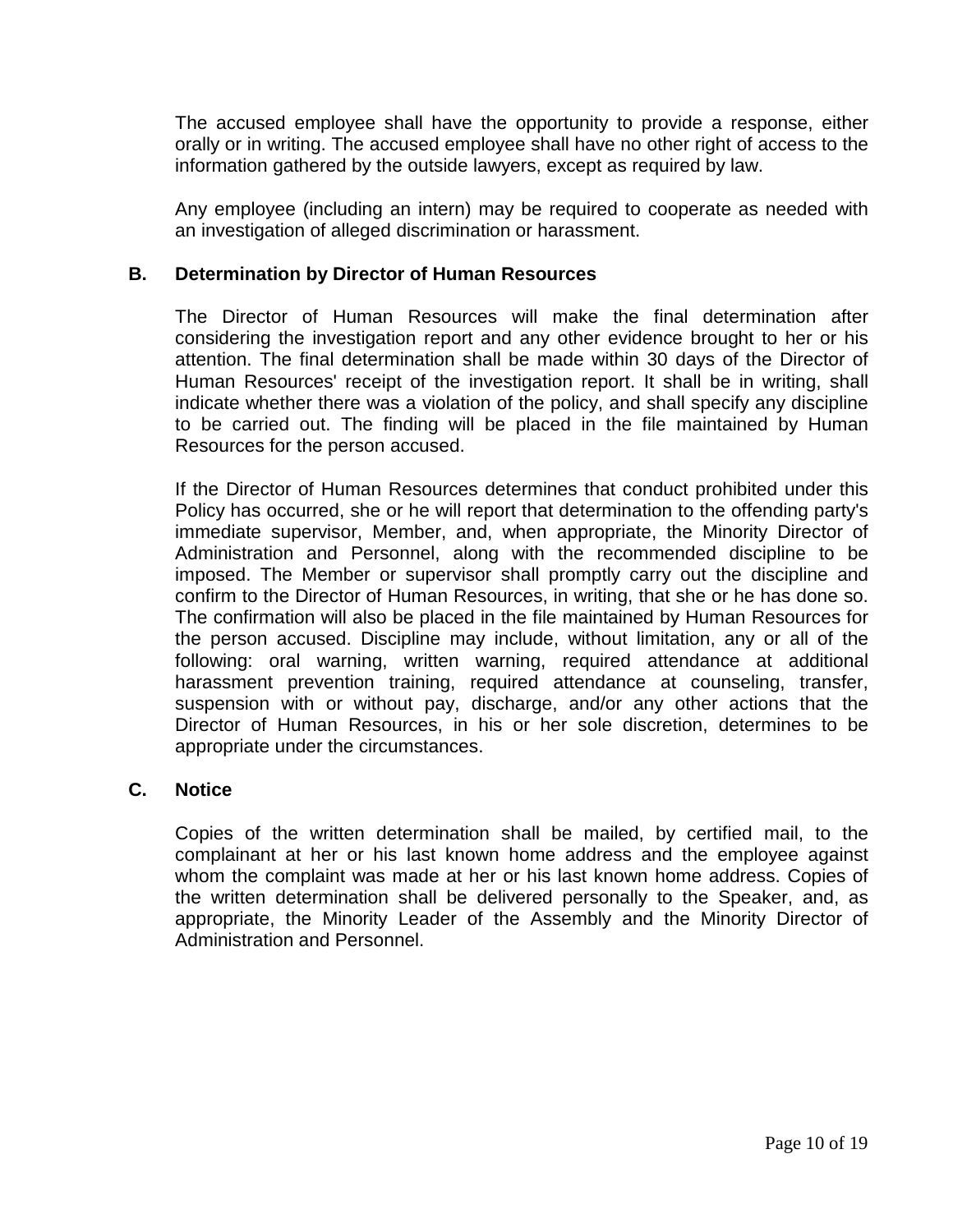## **D. Appeals**

#### **1. Determination of No Violation or Insufficient Evidence**

If the Director of Human Resources determines that this Policy was not violated or concludes that she or he cannot make a determination because there is not enough evidence, the complainant may appeal to the Speaker, who will designate someone to consider the appeal. The Speaker's designee shall be licensed to practice law in New York. The appeal must be in writing and delivered to the Speaker's office within 30 days of mailing the notice to the complainant in accordance with Section VI (C).

In deciding the appeal, the Speaker's designee shall review the Director of Human Resources' findings, the investigation report, and any written statements that the complainant or accused chooses to submit in support of or in opposition to the findings and recommendations of the Director of Human Resources. The Speaker's designee is not empowered to take testimony or seek any additional evidence. The Speaker's designee shall determine whether the Director of Human Resources' conclusions were arbitrary and capricious. However, the Speaker's designee shall have no authority to entertain objections to the processes set forth in this Policy. The Speaker's designee shall issue his or her determination within 30 days of submission of final briefs or oral argument, whichever is later. If the Speaker's designee finds that the determination was arbitrary and capricious, the Speaker's designee may send the matter back to the Director of Human Resources with instructions for further investigation or may modify the findings and make a determination that this Policy was violated. In that case, the Speaker's designee may recommend discipline or send the matter back to the Director of Human Resources to determine discipline.

The determination of the Speaker's designee shall be the final step in the process. Nothing in this policy prevents the complaining party from pursuing any rights she or he may have before the New York State Division of Human Rights or a court as noted below in Section XII.

#### **2. Determination that Policy Was Violated**

If the Director of Human Resources finds that this Policy was violated, the accused may appeal to the Speaker, who will designate someone to consider the appeal. The Speaker's designee shall be licensed to practice law in the State of New York. The appeal must be in writing and delivered to the Speaker's office within 30 days of mailing the notice to the accused in accordance with Section VI (C).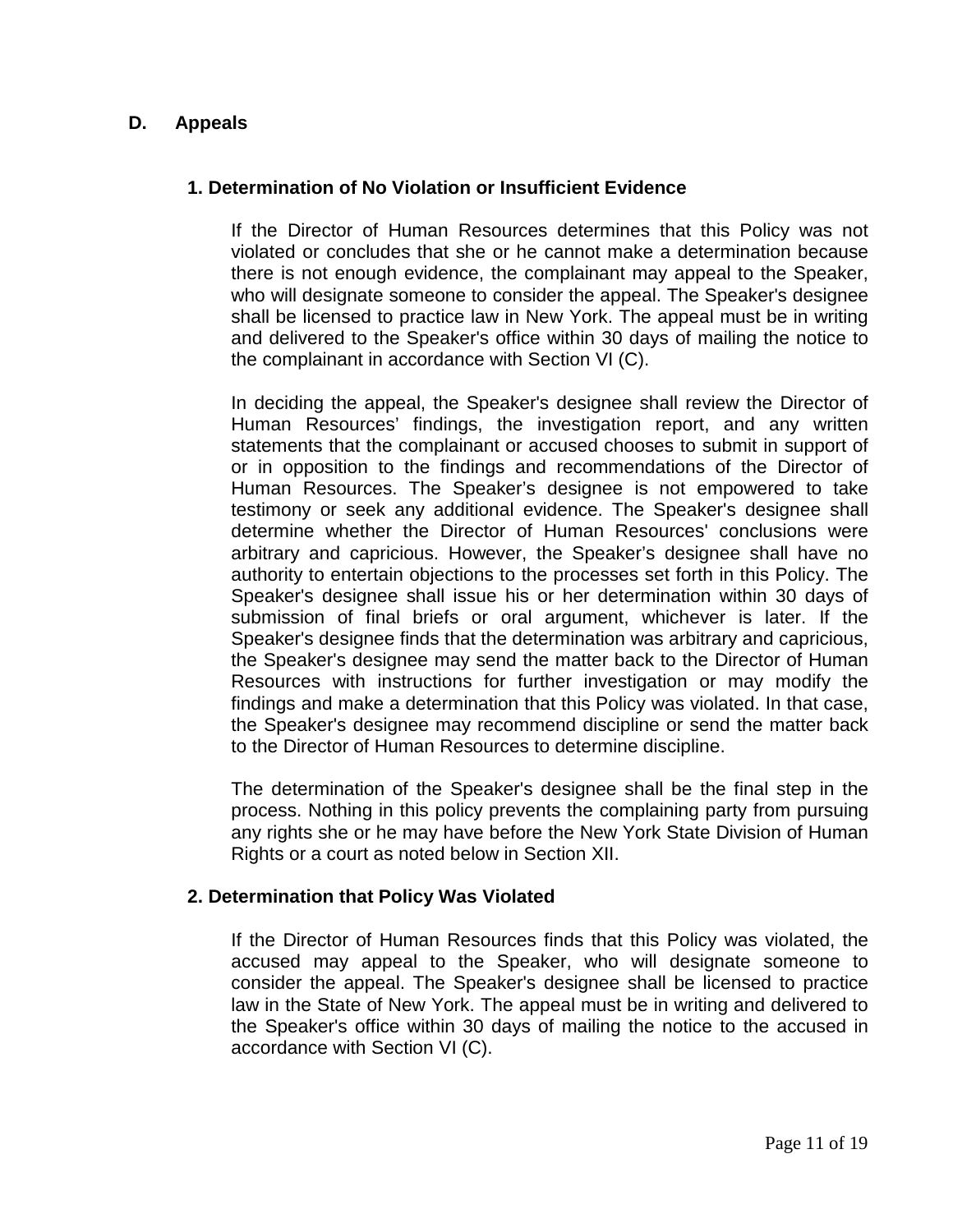In deciding the appeal, the designee shall review the Director of Human Resources' findings, the investigation, and any written statements that the complainant or accused chooses to submit in support of or in opposition to the findings and recommendations of the Director of Human Resources' report. The Speaker's designee is not empowered to take testimony or seek any additional evidence. The Speaker's designee shall determine whether the conclusions were arbitrary and capricious and whether the discipline is shocking to the designee's conscience. However, the Speaker's designee shall have no authority to entertain objections to the processes set forth in this Policy. If the designee finds that the determination of guilt was arbitrary and capricious or the discipline is shocking to the designee's conscience, then the designee may send the matter back to the Director of Human Resources with instructions for further investigation or the designee may modify the findings or the discipline imposed.

The designee's determination shall be the final step in the process.

## **VII. REPORTING AND INVESTIGATION WHEN THE COMPLAINT CONCERNS THE DISCRIMINATORY OR HARASSING ACTIONS OF A THIRD PARTY WHO IS NEITHER AN EMPLOYEE NOR A MEMBER OF THE ASSEMBLY**

If the complaint concerns discrimination or harassment by a third party as listed in Section III (B) (3), the person complaining should first bring the matter to the attention of their supervisors and ask them to attempt to cause the wrongful behavior to stop and to take such other measures as may be warranted. If the third-party discrimination or harassment continues or the complainant is not satisfied with the result of the efforts of their supervisor, the complainant may contact the Director of Human Resources seeking additional redress. The Director of Human Resources will take such actions as are warranted and may refer the matter for investigation by the independent investigator. If the supervisor who has failed to obtain a result satisfactory to the complainant is a Member of the Assembly, the Director of Human Resources will refer the matter to the Chair of or Counsel to the Assembly Standing Committee on Ethics and Guidance.

## **VIII. INVESTIGATION, ETHICS COMMITTEE'S FINDINGS, AND RECOMMENDED DISCIPLINE WHEN COMPLAINT IS AGAINST A MEMBER**

#### **A. Investigation**

If a complaint is lodged against a Member of the Assembly, the Counsel to the Standing Committee on Ethics and Guidance shall assign an independent investigator from the Committee's pre-approved roster to investigate the matter. Barring extenuating circumstances, the investigator shall complete the investigation in a timely manner after the complaint is received by the Committee's Counsel.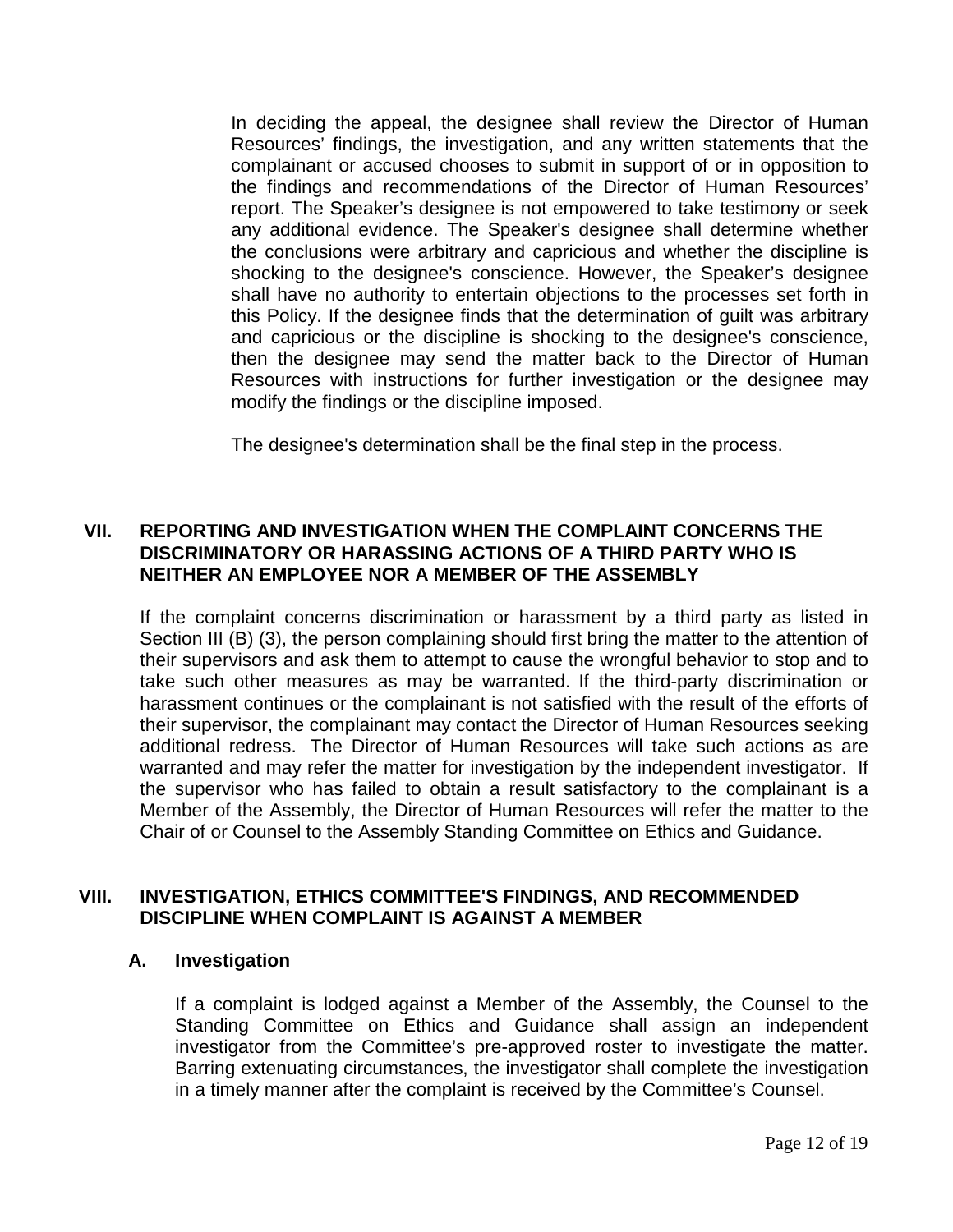The Ethics Committee may stay or decline to stay an investigation of a matter pending legal proceedings brought by the complainant in court or before an agency such as the New York State Division of Human Rights or the Equal Employment Opportunity Commission, in which case the Ethics Committee may defer or decline to defer to the outcome of such proceedings.

The investigator will conduct an investigation, which shall be maintained confidential to the extent reasonably possible. The investigator shall within seven days of receipt of the complaint present to the Ethics Committee Chair or counsel initial findings concerning the Committee's jurisdiction to hear the complaint and whether the complaint appears to have sufficient merit to continue the investigation. If there is a reasonable basis to conclude the complaint may have merit, the outside counsel will conduct further investigation and submit a confidential report within a reasonable time to the Ethics Committee with its factual findings and conclusions after its initial receipt of the complaint, barring extenuating circumstances.

If an investigation cannot reasonably be completed within 30 days, then the investigator shall make an interim report to the Committee's Counsel regarding the status of the investigation and setting forth any reason for the delay. The investigator will conduct an investigation, which shall be maintained confidential to the extent reasonably possible, and will submit a confidential report to the Ethics Committee with its findings, conclusions, and recommendations. The accused Assembly Member will have no right of access to the information gathered by the investigator, except as provided in Section VIII (B) or as required by law.

The investigator shall immediately inform the Committee through its Chair or Counsel of any delay occasioned by lack of cooperation from a Member or witness or the counsel of either, including any failure to provide timely relevant documents in their possession. A failure to cooperate on the part of an accused or his or her counsel or staff may result in the Committee's determination to draw a negative inference as to credibility or guilt. The investigator shall report that (a) the evidence does not support a finding of violation, together with its reasons for that conclusion; (b) the evidence supports a finding that there was a violation and a hearing is warranted, together with its reasons for those conclusions; or (c) the investigator was unable to determine whether there was a violation and (1) further investigation or a hearing is warranted, together with its reasons for that conclusion or (2) further investigation or a hearing is likely to be fruitless together with its reasons for that conclusion or (3) certain actions short of further investigation leading to a Speakerimposed sanction, if accepted and carried out by the accused Member, would obviate the need for further action.

As soon as a Member learns formally or informally of the existence of an investigation of a possible complaint against that Member by the Assembly Standing Committee on Ethics and Guidance, the Member will ensure that no workplace-related records, including electronic records that may in any way be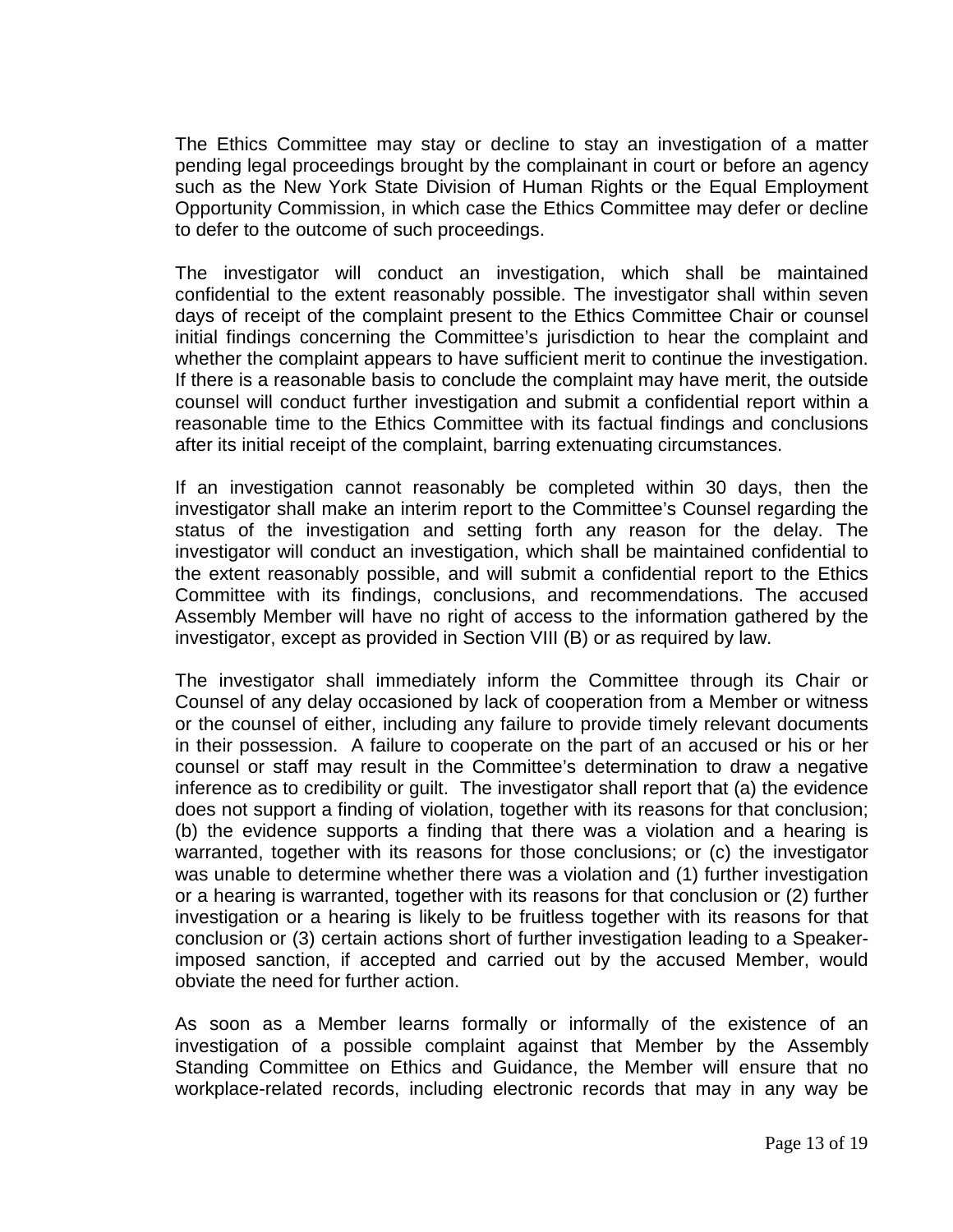related to the subject of the investigation, are discarded, altered, spoiled, or destroyed and will inform staff, including interns, and volunteers, to do the same. The Member will at the same time instruct staff, interns, and volunteers that should they be contacted by anyone acting under the authority of the Ethics Committee they must fully cooperate and any failure to do so may result in disciplinary sanction. The Member will inform staff, interns, and volunteers that, until the investigation is completed, they are not to discuss the subject(s) of the investigation except with their counsel should they choose to consult counsel. The Member will, to the maximum extent possible, ensure that the above-described records are preserved until the Committee or its counsel has communicated in writing that the records need no longer be preserved. Failure to comply with these requirements may result in the Committee's determination to draw a negative inference as to the Member's credibility or guilt.

## **B. Member's Opportunity to Appear Before the Ethics Committee**

The Ethics Committee shall provide an opportunity for the accused Member to appear before the Ethics Committee at a private hearing, as defined by Section 73(1) of the New York State Civil Rights Law, to: 1) appear and testify under oath and/or 2) provide a written sworn statement from the accused Member for the Ethics Committee's consideration. The Member may decline to attend or participate. Committee members may draw a negative inference as to credibility or guilt from a Member's refusal to participate. At least 15 days prior to his or her scheduled appearance before the Ethics Committee, the Ethics Committee will provide the accused Member with a written general summary of the evidence provided by the complaining party, which shall provide sufficient information to allow the Member to respond effectively but shall not reveal the identity of witnesses unless, in the discretion of the Ethics Committee Chair, the circumstances so warrant.

If the Member chooses to appear and testify under oath, then any or all of the Ethics Committee members or Committee Counsel may, at their option, question the Member on the record. A Member may also provide a statement from his or her counsel, which may be considered by the Ethics Committee but shall not substitute for the accused Assembly Member's sworn testimony.

The private hearing is the accused Member's sole opportunity to personally address and provide testimony to the Ethics Committee before it makes its findings and recommendation to the Speaker, if any. Proceedings of a private hearing before the Committee shall remain confidential. Breaching such confidentiality may result in disciplinary action.

## **C. Ethics Committee's Findings and Recommendations to the Speaker**

The Ethics Committee shall review and consider the report submitted by the investigator, have an opportunity to question the investigator about the report, and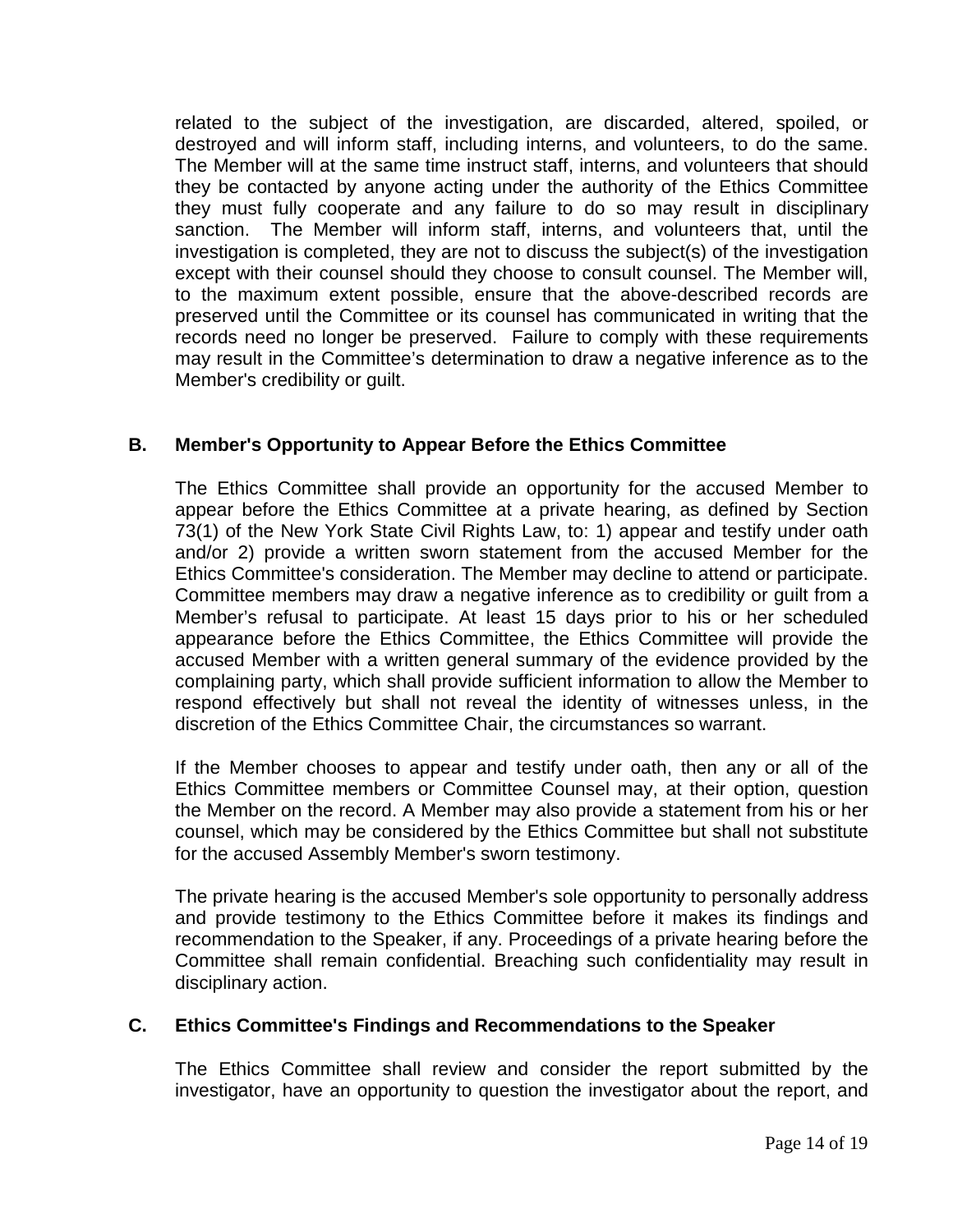consider the sworn testimony, if any, of the accused Member and any other evidence brought to its attention. It shall make any findings of violation of the Policy and recommendations in writing to the Speaker of the Assembly and, as appropriate, the Minority Leader. The recommended discipline, if any, may include oral censure, written admonishment or censure, removal as chair of a committee or subcommittee, required attendance at additional harassment prevention or antidiscrimination training, required attendance at counseling, periodic climate surveys (conducted by an independent consultant) of the Member's employees to ensure that there is no repeat of the conduct, removal and prohibition of interns working in the Member's office, ineligibility for future chair or leadership positions, freezing and/or reduction of staff allocations, and any other actions that may be appropriate. The Ethics Committee may make recommendations that serve to counsel, inform, and educate the accused Member even if the Committee has not determined that a violation of the Policy occurred. In a case where the Committee has not determined a violation of the Policy occurred, the Committee may authorize the Committee Counsel to inform the complainant of such determination.

#### **D. Confidentiality of Report**

The report of the independent investigator and all information created or obtained in the course of the investigation, together with any hearing before the Ethics Committee, shall be confidential as mandated by, and consistent with, Civil Rights Law §73(8) and as required by the Speaker under this Policy. Any breach of confidentiality may result in disciplinary action.

#### **IX. DETERMINATION BY THE SPEAKER AND APPEAL**

#### **A. Determination**

The Speaker shall review the Ethics Committee's findings and recommendations and make a final written determination.

The discipline imposed by the Speaker may include oral censure, written admonishment or censure, removal as chair of a committee or subcommittee. required attendance at additional sexual harassment prevention training, required attendance at counseling, periodic climate surveys (conducted by an independent consultant) of a Member's employees to ensure that there is no repeat of the conduct, removal and prohibition of any interns working in the Member's office, ineligibility for future chair or leadership positions, freezing and/or reduction of staff allocations, and any other actions that may be appropriate under the law and circumstances.

The Speaker shall mail a copy of the determination and discipline to the Member and the complainant by certified mail. When appropriate, the Speaker shall also provide a copy of the determination to the Minority Leader of the Assembly. Any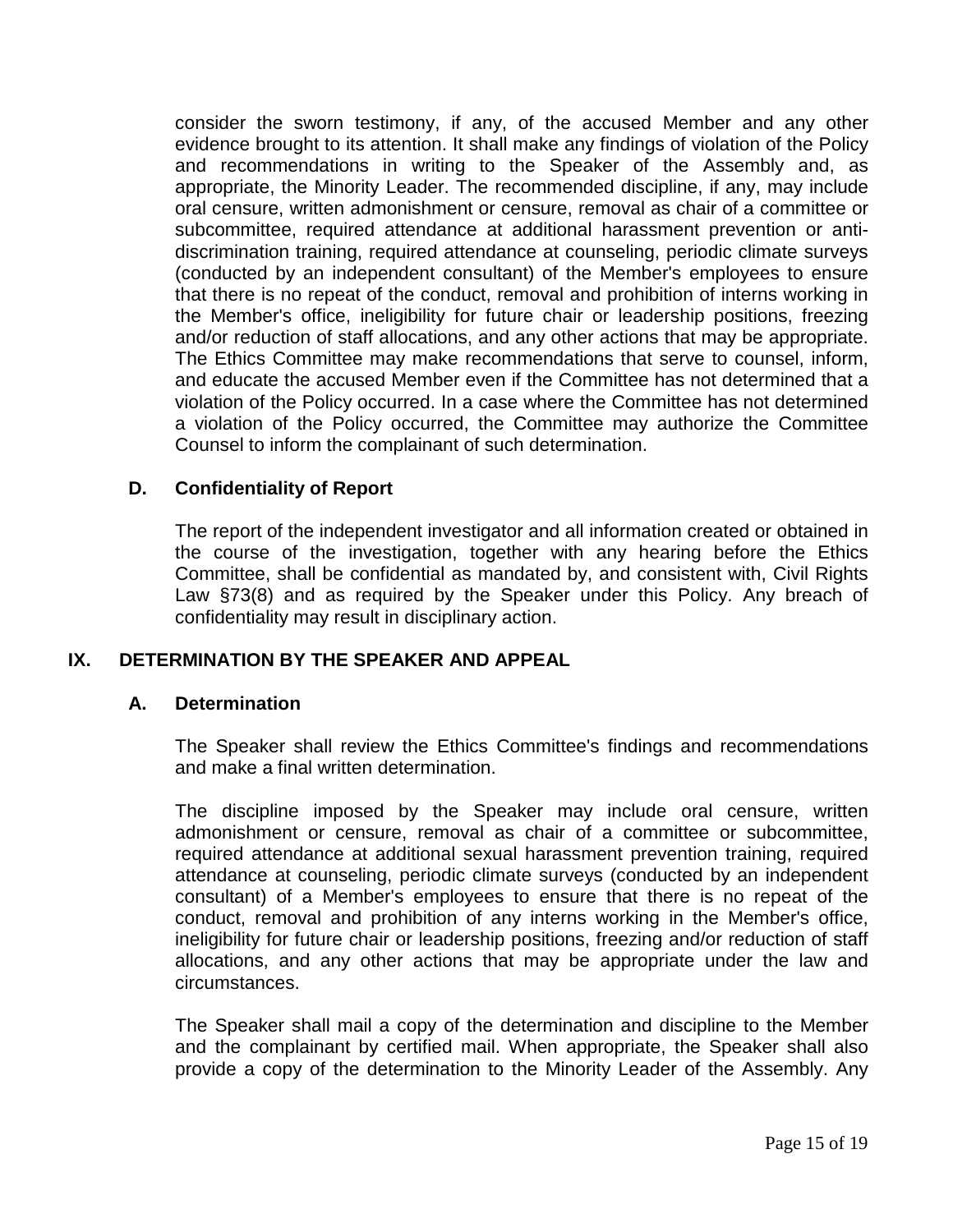discipline imposed pursuant to this section and related findings shall be made public.

#### **B. Appeal**

If the Speaker finds that this Policy was violated, in whole or in part, the accused Member may appeal. The appeal must be in writing and delivered to the Speaker within 30 days of the mailing of the notice to the Member in accordance with Section VIII (A). Upon receipt of notice of appeal, the Speaker shall promptly appoint an independent outside appeals officer to administer the appeal. The Speaker's designee shall be licensed to practice law in New York.

The appeals officer may receive briefs from the accused and the Ethics Committee (or their respective counsel) and hold oral argument as she or he determines, but is not empowered to take testimony or seek any additional evidence. The record to be reviewed by the appeals officer shall be limited to that which the Speaker considered in making his or her determination.

The appeals officer shall decide the appeal by applying a deferential standard of review, which is limited to: (a) an examination of whether the Speaker's determination was arbitrary and capricious and (b) an assessment of whether the associated discipline shocks the appeals officer's sense of fairness. The appeals officer shall have no authority to entertain objections to the processes set forth in this Policy. The appeals officer may affirm, reject, or modify the Speaker's determination in accordance with these standards. The appeals officer shall issue his or her determination within 30 days of submission of final briefs or oral argument, whichever is later.

## **X. RECORD OF COMPLAINT AND INVESTIGATION**

The Assembly shall maintain for at least seven years a confidential written record of each complaint of violation of this Policy, whether the complaint was made orally or in writing, how it was investigated, and the resolution. All records with respect to an investigation, including the reports of the investigators, shall be maintained in a manner that ensures confidentiality and as mandated by Civil Rights Law Section 73 (8).

## **XI. TRAINING**

The Assembly shall conduct regular training sessions for Members, employees, and interns to ensure that everyone understands: the seriousness of the prohibitions contained in this Policy; how to recognize violations of this Policy and applicable laws that prohibit discrimination, harassment, and retaliation; the available mechanisms for addressing those violations; and the critical importance and commitment of the Assembly to eliminating prohibited discrimination, harassment, and retaliation.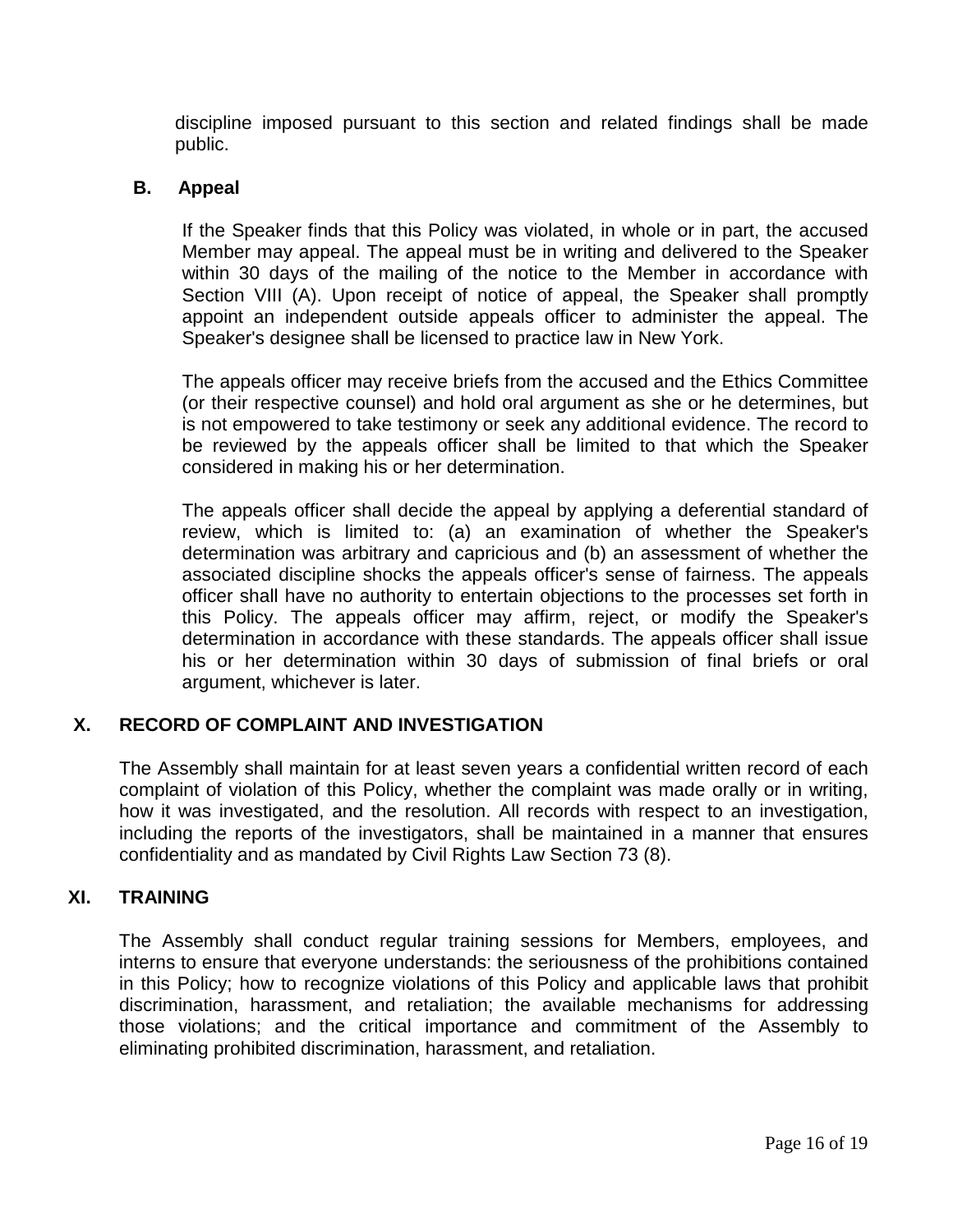In accordance with the Assembly's commitment to eradicating discrimination, harassment, and retaliation, the Assembly shall conduct annual interactive sexual harassment awareness and prevention and diversity awareness training for every Member and employee (including interns) in accordance with the provisions of this Policy. All such training shall be mandatory and failure to attend such training within three months of the date originally scheduled shall subject the Member or employee (including interns) to appropriate sanction by the Speaker.

Separate training sessions shall be conducted for Members, supervisory employees and managers (including chiefs of staff), non-supervisory employees, and interns, with emphasis on the rights and responsibilities of the group being trained and shall include a component on workplace diversity. Each interactive training session shall last approximately two hours and shall be conducted as follows:

- New Members shall attend training within two months of taking office;
- Returning Members shall attend training in small groups not exceeding 25 Members in any one class;
- Supervisory employees, including managers, shall attend training in small groups not exceeding 30 supervisory employees or managers in any one class;
- New non-supervisory employees shall, as part of their employment orientation, view an online training video and then shall be scheduled for an interactive training session within 30 days of hire or as soon thereafter as practicable;
- Returning non-supervisory employees shall attend training in groups of adequate and appropriate size to ensure the interactive nature of the training; and
- Interns shall attend training in small groups not exceeding 30 interns within 30 days of beginning the Assembly Intern Program.

The Assembly will offer a sufficient number of training sessions so that Members, employees, and interns can reschedule if necessary.

## **XII. LEGAL PROTECTIONS AND EXTERNAL REMEDIES**

Discrimination and harassment is not only prohibited by the Assembly but is also prohibited by federal, state, and, where applicable, local law.

Aside from the internal process at the Assembly, which is outlined above, covered individuals may also choose to pursue legal remedies with the following governmental agencies.

## **A. New York State Division of Human Rights (DHR)**

The Human Rights Law (HRL), codified as New York Executive Law, art. 15, § 290 *et seq.*, applies to employers in New York State with regard to discrimination and harassment, and protects employees (including interns) and non-employees regardless of immigration status. A complaint alleging violation of the HRL may be filed either with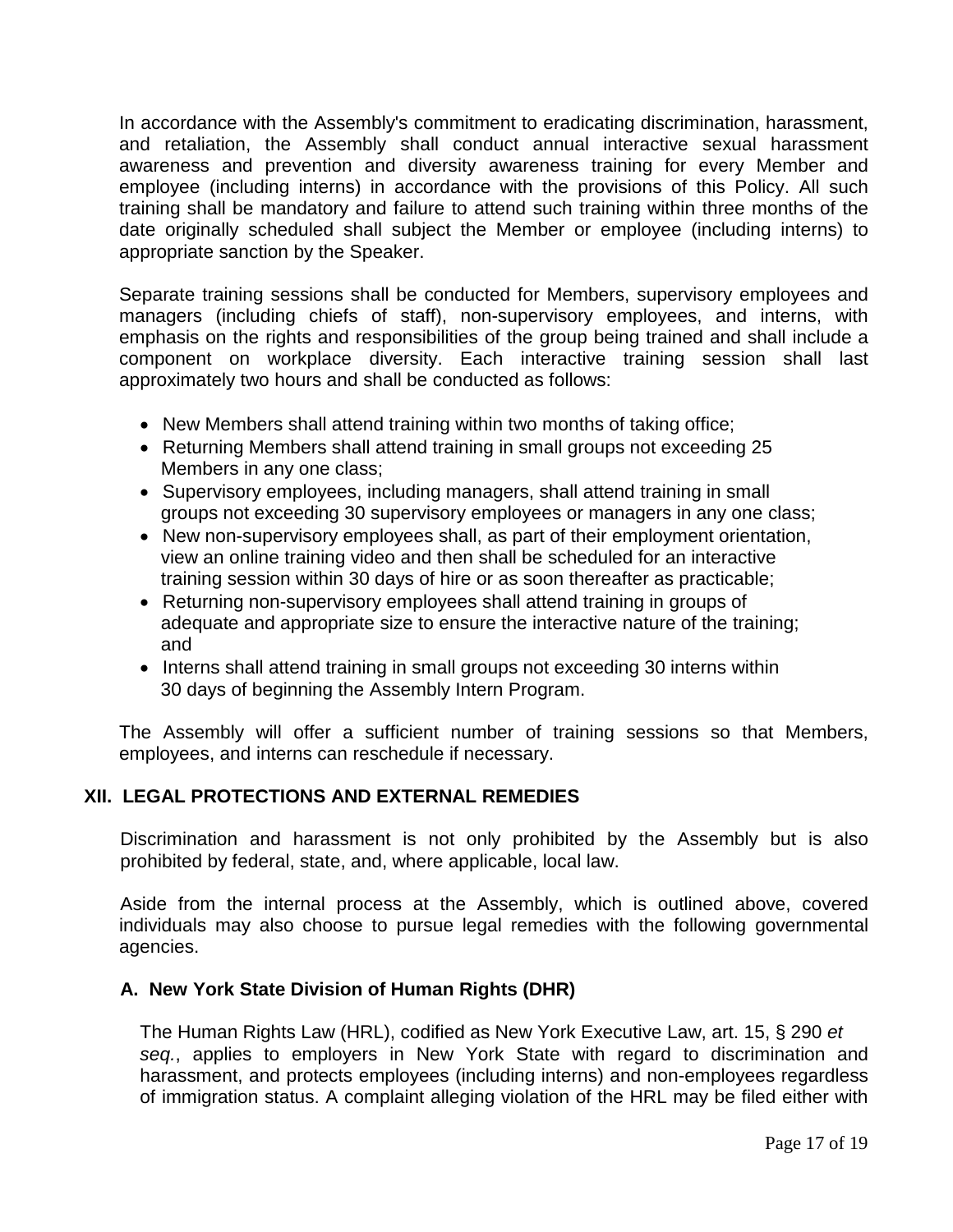the New York State Division of Human Rights (DHR) or the New York State Supreme Court.

Complaints with DHR may be filed any time **within one year** of the alleged discrimination or harassment. If an individual did not file at DHR, they can sue directly in state court under the HRL, **within three years** of the alleged discrimination or harassment. An individual may not file with DHR if they have already filed a HRL complaint in state court.

Complaining internally to the Assembly does not extend your time to file with DHR or in court. The one year or three years is counted from the date of the most recent incident of alleged discrimination or harassment.

You do not need an attorney to file a complaint with DHR, and there is no cost to file with DHR.

DHR will investigate your complaint and determine whether there is probable cause to believe that discrimination has occurred. Probable cause cases are forwarded to a public hearing before an administrative law judge. If discrimination or harassment is found after a hearing, DHR has the power to award relief, which varies but may include requiring your employer to take action to stop the discrimination or harassment or redress the damage caused, including paying monetary damages, attorney's fees, and civil fines.

DHR's main office contact information is: NYS Division of Human Rights, One Fordham Plaza, Fourth Floor, Bronx, New York 10458, (718) 741-8400, www.dhr.ny.gov.

Contact DHR at (888) 392-3644 or visit www.dhr.ny.gov/complaint for more information about filing a complaint. The website has a complaint form that can be downloaded, filled out, notarized, and mailed to DHR. The website also contains contact information for DHR's regional offices across New York State.

## **B. United States Equal Employment Opportunity Commission (EEOC)**

The Equal Employment Opportunity Commission (EEOC) enforces federal antidiscrimination laws, including Title VII of the Civil Rights Act of 1964 (codified as 42 U.S.C. § 2000e et seq.). An individual can file a complaint with the EEOC anytime **within 300 days** from the alleged discrimination or harassment. There is no cost to file a complaint with the EEOC. The EEOC will investigate the complaint, and determine whether there is reasonable cause to believe that discrimination has occurred, at which point the EEOC will issue a Right to Sue letter permitting the individual to file a complaint in federal court. However, there are certain restrictions contained in federal law that limit the ability of the personal employees of a state or local elected official to bring an action in federal court.